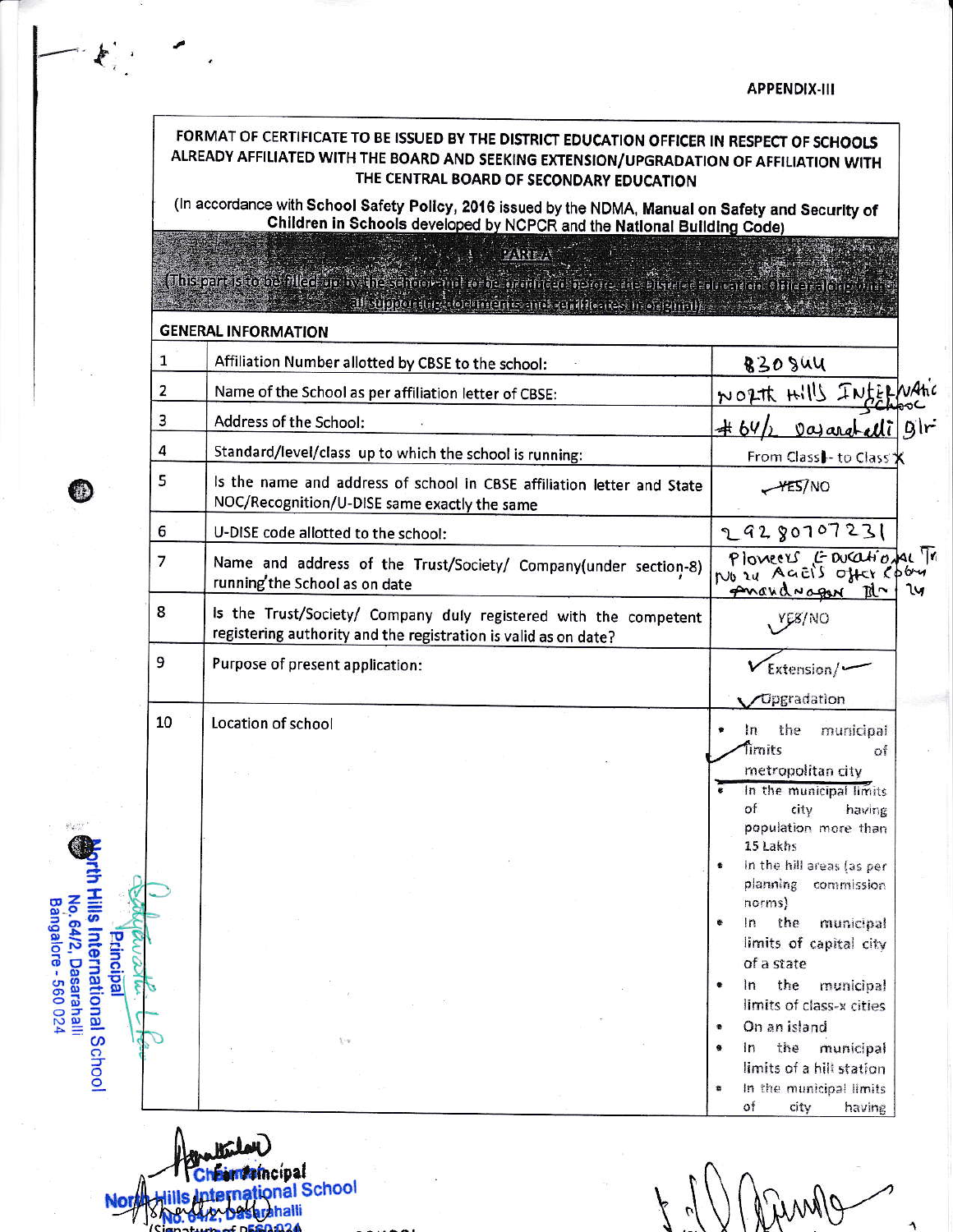## **APPENDIX-III**

|       |                                                                                                                                                                                                 | population less than<br>15 Lakhs<br>Outside<br>the |
|-------|-------------------------------------------------------------------------------------------------------------------------------------------------------------------------------------------------|----------------------------------------------------|
|       |                                                                                                                                                                                                 | municipal limits of                                |
| 10    | Has the school obtained Recognition Certificate from the State<br>Government from class-1 to 8th?                                                                                               | any town/city.<br>YES/NO                           |
| 11    |                                                                                                                                                                                                 | <del>ni yesmwle</del>                              |
|       | Number of Recognition Certificate from class-1 to 8 <sup>th</sup> and date of issue:                                                                                                            | $C6 + 5$ m ozli                                    |
| 12    | Is the School affiliated to any other board besides CBSE for Class-X or XII<br>examinations?                                                                                                    | YES/NO-                                            |
|       |                                                                                                                                                                                                 | (If yes name of the<br>Board)                      |
|       |                                                                                                                                                                                                 | (Also mention whether<br>the school is affiliated  |
|       | INFORMATION REGARDING LAND DETAILS AND OWNERSHIP                                                                                                                                                | for Class-X or XII)                                |
| 13    | Is the school situated on a single contiguous plot of land bounded on all<br>sides by a Pucca Boundary Wall?                                                                                    | 45/NO                                              |
| 14    | Are both the School and the Play Ground situated in a single compound.<br>bounded by, a single continuous Boundary Wall on all sides?                                                           | XES/NO                                             |
| 15    | Total area (in square meters) in respect of 13 and 14 above on which the<br>school is situated:                                                                                                 | LAPEAUN SOLU. MT                                   |
| 16    | The land is in the possession of the school/ Trust/Society/Company<br>legally by way of:                                                                                                        | Sale de do pass de educate d                       |
| 17    | Name of the Owner/Lessee of the land in respect of point-16 above:                                                                                                                              | Kunare Swamy                                       |
| 18    | In case the land is in the possession of the society/school by way of lease<br>as per State Government norms, the period of the lease:                                                          | FROM 2015TO 2045<br>TOTAL YEARS 30                 |
| 19    | Is any public road, canal or thorough-fare, HT line etc. passing through<br>the land in respect of point-15 above?                                                                              | YES/NO-                                            |
|       |                                                                                                                                                                                                 | If yes the details                                 |
| 20    | <b>INFORMATION REGARDING ESSENTIAL SAFETY REQUIREMENTS</b>                                                                                                                                      |                                                    |
|       | Has the school been inspected by the Government engineer and the<br>school building been found structurally safe for running a school?                                                          | yes/NO                                             |
| 20(a) | If yes the date of last inspection:                                                                                                                                                             | $12)$ 2014<br>11                                   |
| 21    | Has the school been inspected by the officer of Government Fire<br>Department and the school building been declared safe for school from<br>the point of view of fire safety?                   | <b>YES/NO</b>                                      |
| 21(a) | If yes the date of last inspection:                                                                                                                                                             | 12)に<br>2019                                       |
| 22    | Has the school compound been checked by the public health<br>department and the health and sanitary conditions been found to be<br>satisfactory and the water has been found safe for drinking? | yes/no                                             |

For Principal

G

Morth Hills International School<br>No. 64/2, Dasarahalli<br>Bangalore - 560 024

S ₹

Principal

h North Wife International School OOL

(Damp)  $\frac{1}{2}$